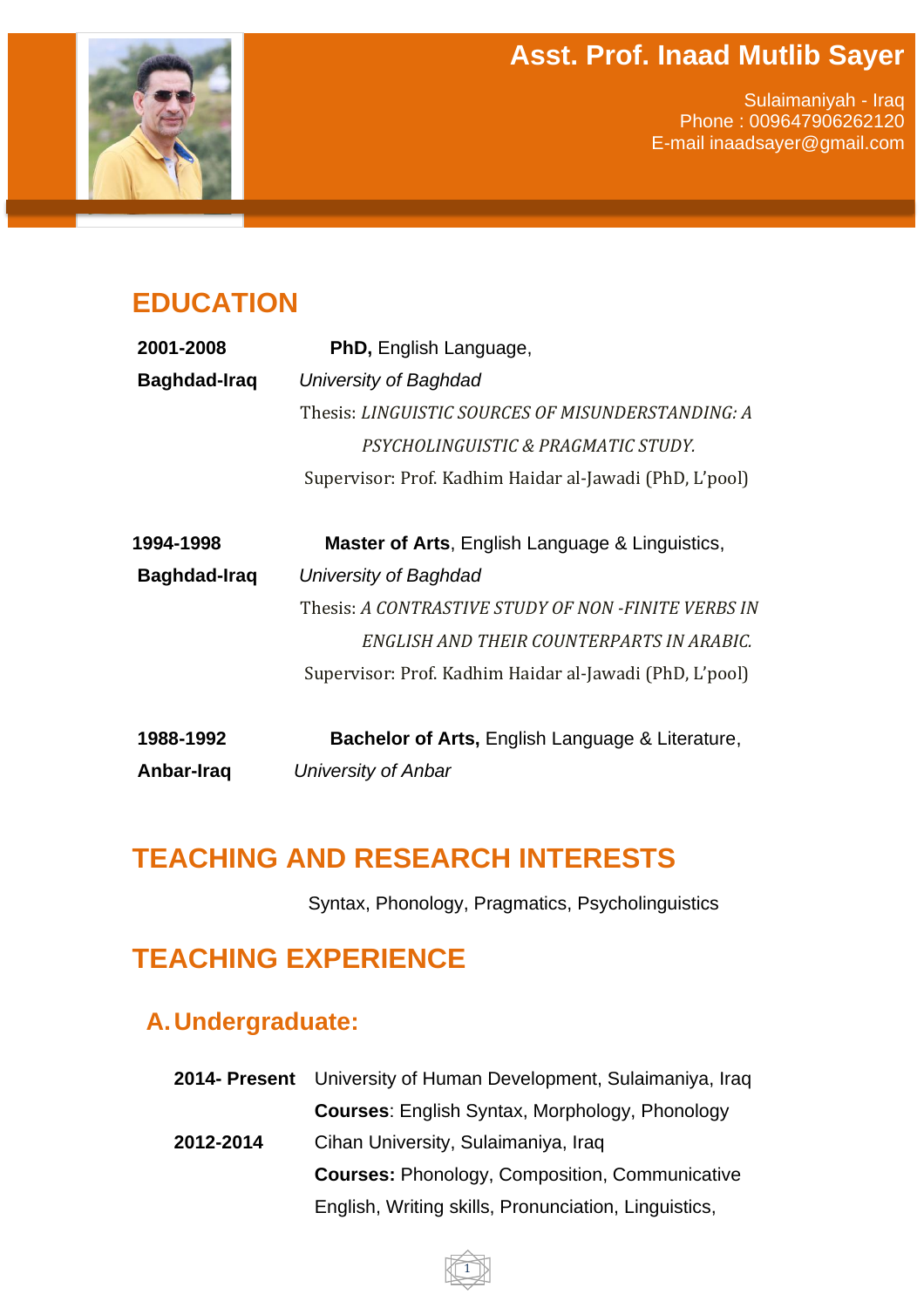Advanced grammar.

- **2011 -2012** Al-Jazeera Private University, Syria **Courses:** English for specific purposes.
- **2010 – 2011** Arab University for Science & Technology, Syria **Courses**: English for specific purposes.

**2009 – 2010** Ittihad Private University, Syria

**Courses**: English for specific purposes.

- **2002 -2009** University of Anbar, Faculty of Arts. Iraq, Anbar **Courses**: English Grammar, English Phonetics & Phonology, English Linguistics.
- **1998 – 2001** University of Anbar, College of Education for Women. **Courses**: English Grammar, English Phonetics & Phonology, English Composition, English Conversation.
- **1999 -2001** University of Baghdad, Faculty of Arts.
	- **Course**: English Phonetics & Phonology
- **2000 -2001** University of Baghdad, College of Languages. **Courses**: English Phonetics & Phonology, English Composition.
- **1996 – 1997** Ma'arif University college, Anbar, Iraq A Training Course in General English
- **1995 -1996** Ma'arif University college, Anbar, Iraq **Course**: English for Students of Law.

#### **B.Postgraduate:**

**2018-2019** University of Human Development, Sulaimaniya, Iraq  **Course:** Theories of Phonology

## **ACADEMIC AND ADMINISTRATIVE EXPERIENCE**

- *Dean Assistant for Scientific Affairs* / College of Arts University of Anbar, Anbar, Iraq, 2003-2005.
- *Head of English Department* / Cihan University, Sulaimaniyah, Iraq, 2012-2014.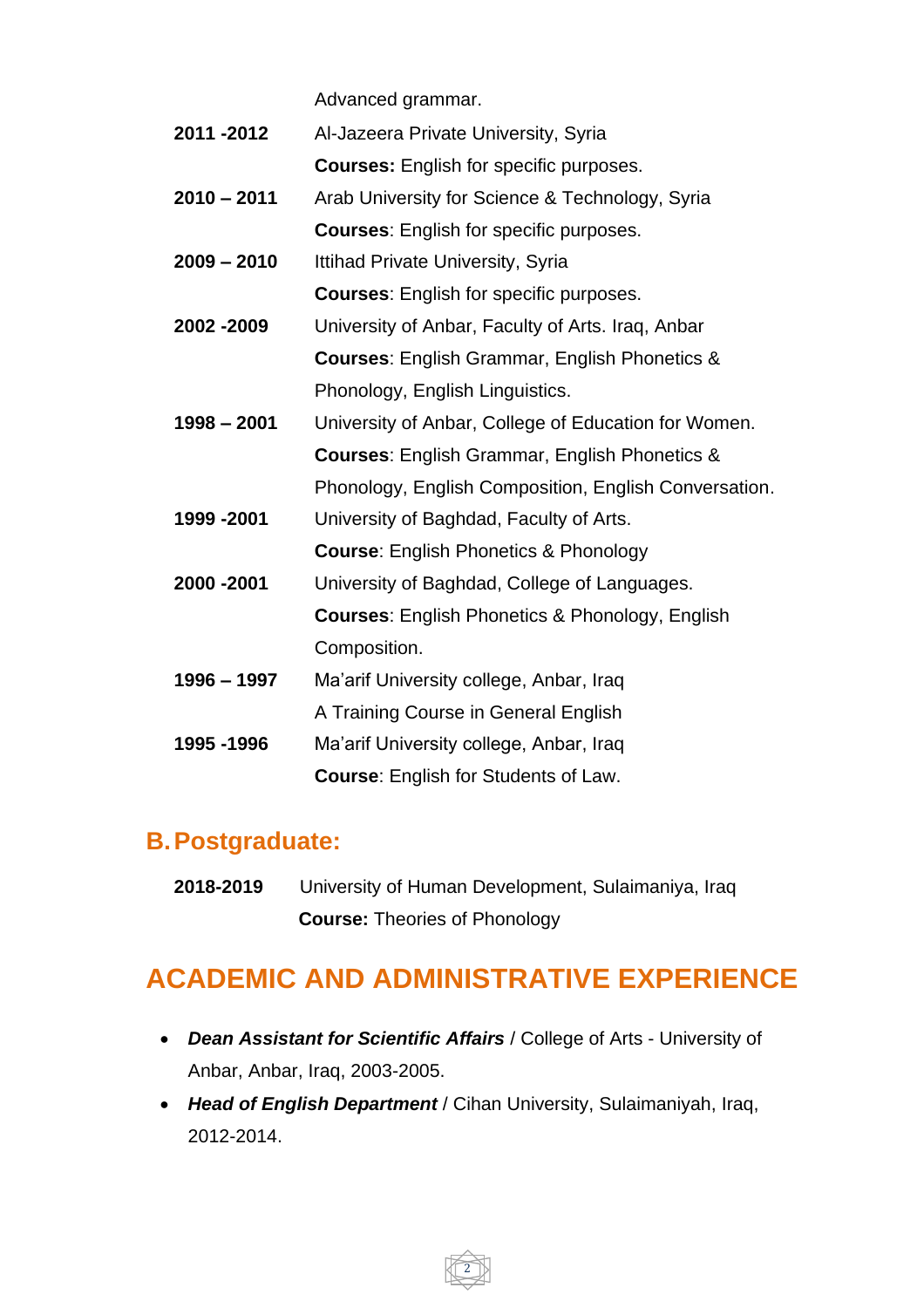### **PUBLICATIONS**

- *The Pragmatics of Infinitives and Gerunds in English*. Journal of Al-Anbar University for Humanities Sciences. Vol. 2, No. 8, July, 2007.
- *Misunderstanding and Language Comprehension*. Procedia Social and Behavioral Sciences, Volume 70, 2013
- *Vowel Duration in Native English Speakers' Articulation of Monosyllabic Words and in That of Kurdish University Students of English*. Published in the International Journal of English and Education, Vol. 4, Issue 3, July 2015.
- *Nominal Infinitive in English and Arabic: A Contrastive Study.*  Published in the International Journal of English and Education, Vol. 5, Issue 3, July 2016.
- *Adverbial Infinitive in English and its Counterpart in Arabic with Reference to Translation.* Journal of University of Human Development / Vol. 3, No. 3, August 2017: pp562-569.
- *Fairy Tale as a Medium of Children's Character Cooperation Building.*  Al-Ta'lim Journal, Vol. 25, No. 2, July 2018.
- *Acquisition of Derivational Suffixes by Students of English at University of Human Development.* in Journal of University of Human Development, Volume 4 No. 4 (2018); DOI: 10.21928/juhd. v4n4y2018.pp55-60.
- *Blended Learning and Project Based Learning: The Method to Improve Students' Higher Order Thinking Skill (HOTS)*. In Jurnal Iqra': Kajian Ilmu Pendidikan Volume 4, Issue 2, December 2019
- *Selectivity in Learning: A Case Study of EFL Students in Kurdistan Region – Iraq.* in *Dirasat: Human and Social Sciences*, Volume 47, No. 4, 2020.
- *Challenges and Opportunities of Teaching Literature in Kurdistan Region of Iraq.* In Journal of University of Human Development, Volume 7 No. 3 (2021); DOI: 10.21928/juhd.v7n3y2021.pp61-68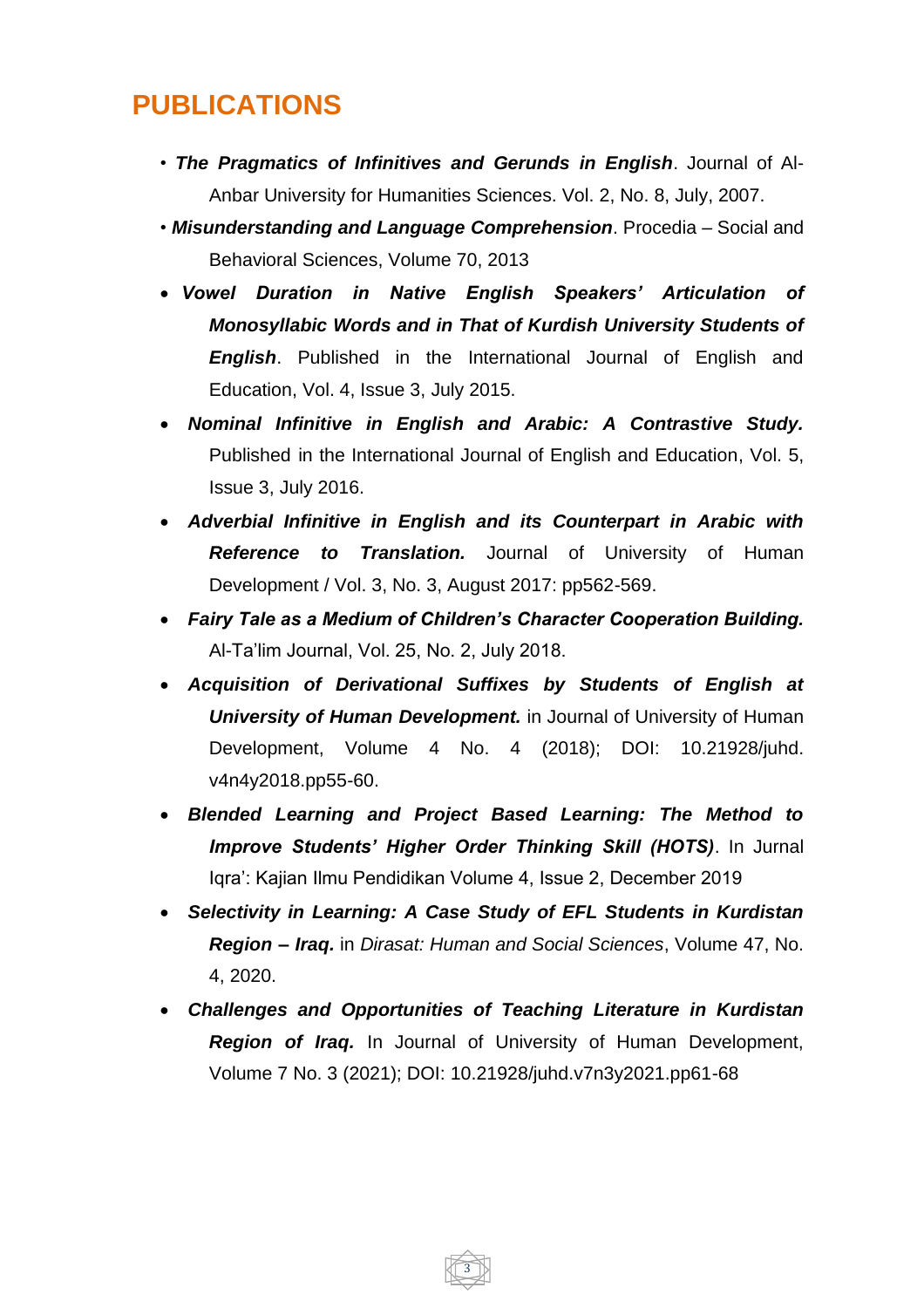# **CONFERENCES ATTENDED**

- *Akdeniz Language Studies Conference*, Antalya, Turkey, 9-12, May, 2012.
- **•** The 2<sup>nd</sup> International Scientific Conference of the University of *Human Development*, Sulaimaniyah, Iraq, 15-16 April, 2015.
- *The 3 rd International Scientific Conference of the University of Human Development*, Sulaimaniyah, Iraq, 20-21 April, 2016.
- *The 4 th International Scientific Conference of the University of Human Development*, Sulaimaniyah, Iraq, 8-9 April, 2017.
- *The 6th Annual Scientific Conference of the University of Human Development,* Sulaimaniyah, Iraq, 25-26 April 2018.
- *The 7th Annual Scientific Conference of the University of Human Development,* 13-14 April 2019, Sulaimaniyah, Iraq.
- The *13th Annual International Conference on Languages & Linguistics*, 6-9 July 2020, Athens, Greece.

# **ARTICLES REVIEWED**

- Anbar University Journal for Humanities, *four* papers.
- the 2<sup>nd</sup> International Scientific Conference of the University of Human Development, April, 2015, *two* papers
- the 4<sup>th</sup> International Scientific Conference of the University of Human Development, April, 2017, *four* papers.
- Journal of University of Human Development, August, 2017, **t***wo* papers.
- Zankoy Sulaimani Journal / B / for Humanities, 2018, *two* papers.
- Cihan University Journal, October 2018, *one* paper.
- Istanbul International Conference for Natural, Human and Social sciences, February, 2019, *two* papers.

- Athens Journal of Philology*, two* papers.
- the 7<sup>th</sup> Annual Scientific Conference of the University of Human Development, April 2019, *four* papers.
- International Journal of Contemporary Education, **three** papers.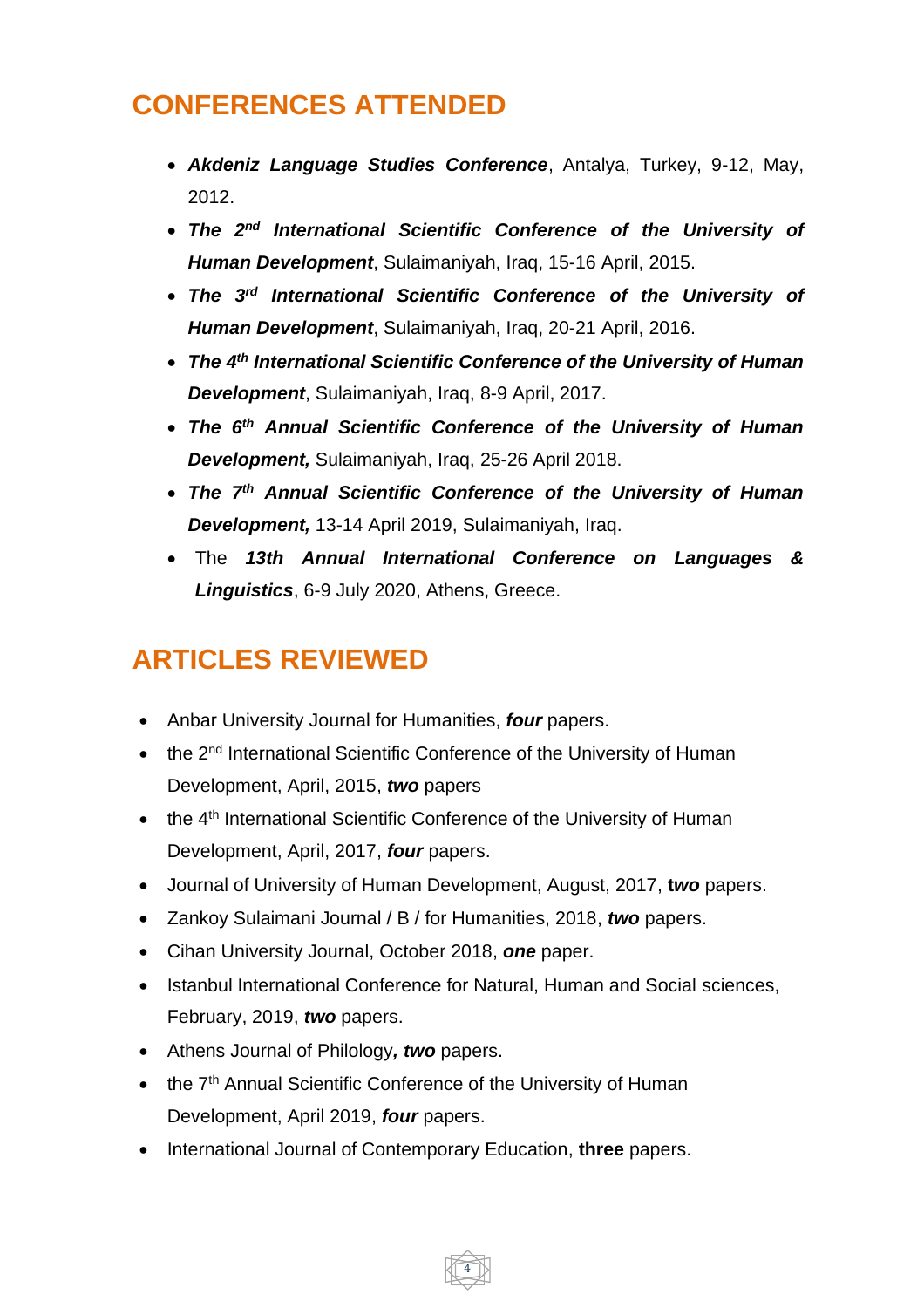## **MA THESES EXAMINED**

- A Pragmatic Study of the Language of Deception in Marketing Discourse. Sulaimani University, Sulaimani, Iraq, 15/11/2020.
- The Relation between Orthography and Phonology: A Cross-Language Study. Sulaimani University, Sulaimani, Iraq, 24/12/2020.

## **TRAINING**

- A 10-week Online training course in Language Teaching "*Shaping the Way We Teach English*", 22, June to 28, August, 2009, Oregon University, USA.
- A 5-week Online training course in Language Teaching "*Shaping the Way We Teach English, 2: Paths to success in ELT*", 09, November to 14, December, 2015, Oregon University, USA.

## **MEMBERSHIPS**

- *Secretary* of the *International Union of Arab Academics*. Denmark. From 29/5/2017 to 28/12/2017.
- *A* member of *Athens Institute for Education and Research*, Greece. <https://www.atiner.gr/iraq>
- Editorial member of *Noble International Journal of Social Sciences Research.* <https://napublisher.org/?ic=journal&journal=7&info=edit>
- Reviewers board member of *Athens Journal of Philology*. <https://www.athensjournals.gr/ajp/ajprb>
- Editorial board member of *International Journal of Contemporary Education.* <http://redfame.com/journal/index.php/ijce/about/editorialTeam>
- Peer Reviewer of *Journal of Social Work and Science Education*. <http://ejournal.karinosseff.org/index.php/jswse/reviewers>
- Peer Reviewer of *Communication and Linguistics Studies*. [http://www.sciencepublishinggroup.com/journal/peerreviewers?journalid=](http://www.sciencepublishinggroup.com/journal/peerreviewers?journalid=357) [357](http://www.sciencepublishinggroup.com/journal/peerreviewers?journalid=357)
- Peer Reviewer of *International Journal of Educational Review*. <https://ejournal.unib.ac.id/index.php/IJER/about/displayMembership/461>